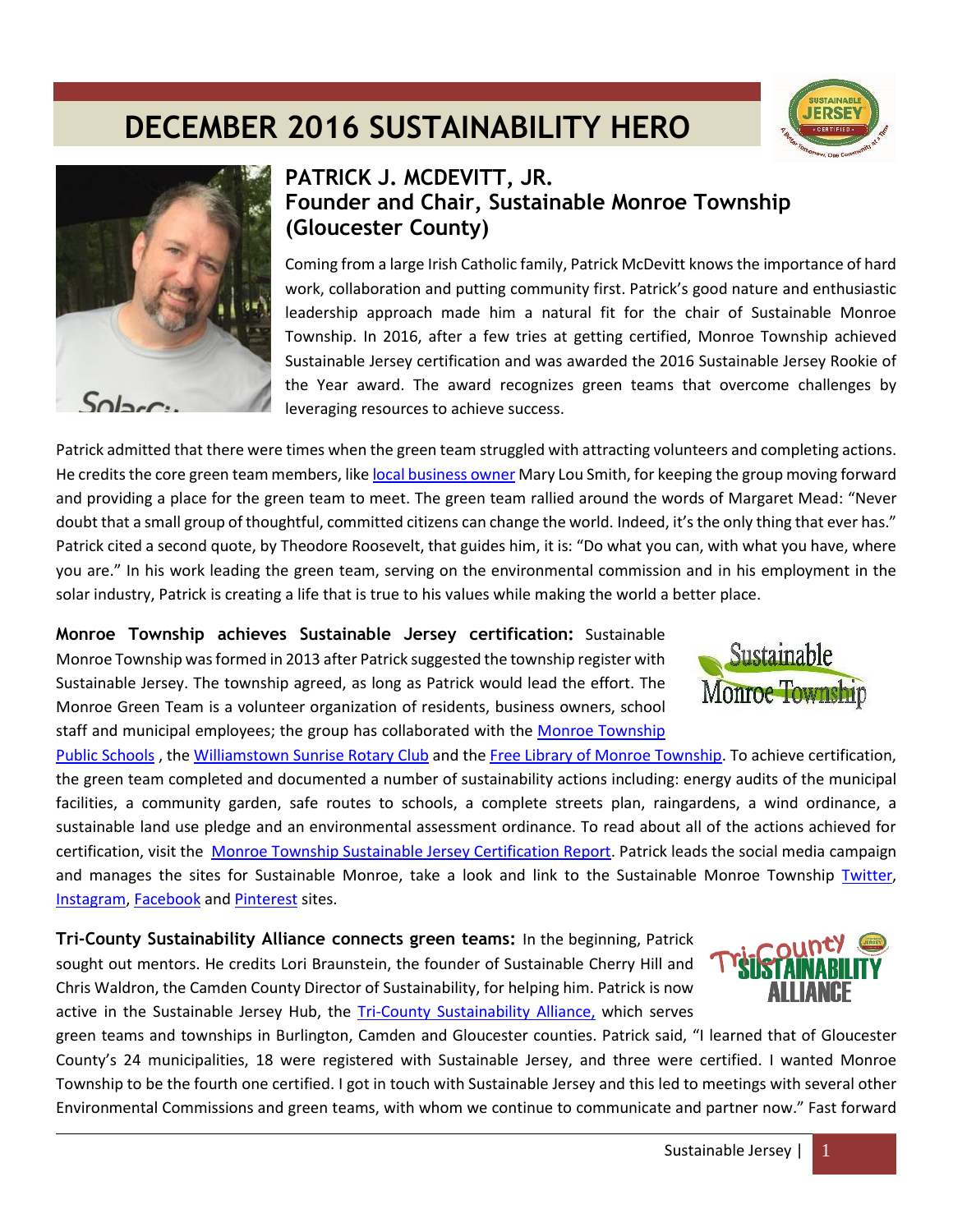a few years, and Patrick is serving as the point of contact and mentor for the Gloucester County towns. The Monroe Green Team is hoping to mentor additional Gloucester County green teamsto assist in achieving certification. Patrick mentioned, "Through our participation in Sustainable Jersey's Tri-County Sustainability Alliance, we were able to host a Sustainable Sips Networking event. This event, with three mayors and representatives from other towns in attendance, resulted in valuable contacts who assisted in implementing our actions for the Sustainable Jersey certification."

**First annual green fair solidifies movement:** Patrick is proud of the first annual [Monroe Township Green Fair-Farmers](http://monroetownshipnj.org/2016/08/monroe-township-1st-annual-green-fair-farmers-market)' Market-Shredding Event that was held in October. He explained that the event entailed a lot of coordination, which required the green team to grow its relationships with the municipal government. The momentum and positive feedback that the event generated helped the green team achieve certification. Led by green team member, Beth Davis, the event included a farmers' market, green vendors, local music, a paper shedding truck, electric and hybrid cars, local environmental groups, energy saving programs,

demos for healthy living and a rain barrel workshop. Working in cooperation with the Monroe Township Mayor's Office, the Department of Public Works, the Main Street Committee, the Chamber of Commerce, the Department of Parks and Recreation and Clean Communities, the collaborative group planned a very successful event with about 24 vendors. Patrick said, "Hopefully this event will be the first of many green fairs to come. And, although we did not take actual participant counts, based on the reported amount of paper collected, 3,680 pounds, we're estimating between 100-150 people dropped off documents to be shredded."

**Supporting local food makes sense in a community with local farms:** With an area of 47 square miles and a population of almost 34,000 residents, Monroe Township is the second largest municipality in Gloucester County. Monroe Township has approximately 4,539 acres of land preserved through the Green Acres Program; 294 acres are preserved by Gloucester County Fish and Wildlife and another 128 acres has been preserved as a park by Gloucester County. Of Monroe Township's land, 18 percent is agricultural. Sustainable Monroe Township and the Monroe Township Environmental Commission have taken a lead role in promoting the local farms, farmers' markets and farm stands to the residents.

Patrick said, "Living in the Garden State provides a big benefit; we can buy fresh locallygrown produce, and when the availability is almost in your back yard, this becomes a no-

brainer." Monroe Township has two organic farms [\(Muth Family Farm](http://www.muthfamilyfarm.com/) and [Savoie Organic Farm\)](http://www.savoieorganicfarm.com/) that offer Community Supported Agriculture (CSA) programs and farm stands. Monroe has a family owned blueberry farm, Piney Hollow Farm, which has been growing blueberries since 1939, a fresh cut flower farm, [Muth Farm Flowers,](http://www.muthfarmflowers.com/index.html) and a pasture-raised chicken farm[, FAR Wind Egg Farm,](file:///C:/Users/pmcdevitt/Downloads/pasture-raised%20chicken%20farm) that sells fresh eggs. Sustainable Monroe Township is also starting a community garden called [Williamstown Organic Community Garden,](https://www.facebook.com/williamstowncommunitygarden/) that Patrick is excited to promote and work in to develop his own green thumb. Green team members, Mary Ellen Muth of Muth Farm Flowers, and her husband Michael Sherfey, are both lifelong gardeners who have agreed to be the community garden mentors. Patrick said that the green team is looking forward to welcoming not one, but two new microbreweries to town in 2017.

**Strong partnership with Monroe Township Schools:** The Monroe Green Team includes teachers and volunteer members of the Williamstown Middle School Environmental Club. This partnership helped the town get certified in the municipal program and now all of the schools in the Monroe Township School District are registered and working toward certification in the Sustainable Jersey for Schools program. Middle school science teacher, Janet Mead, and volunteer